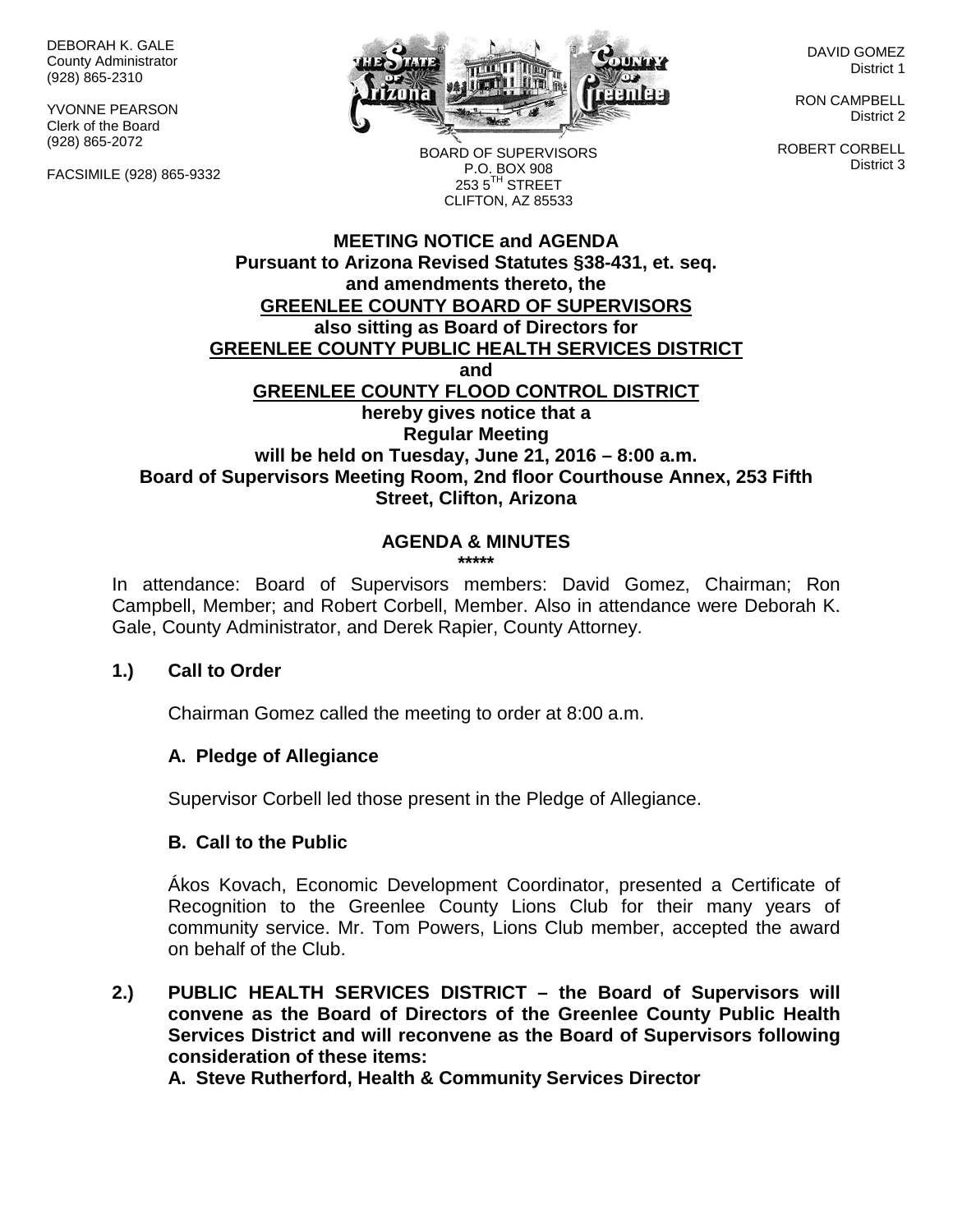## **1. Consideration of approval of a Youth Education Assistant position in the Health Department to be funded with Healthy People Healthy Community funds**

Mr. Rutherford stated that the position is part time and will be advertised. Upon motion by Supervisor Campbell, seconded by Supervisor Corbell, and carried unanimously, the Board approved the request as presented.

- **B. Consent Agenda**
	- **1. Clerk of the Board: Consideration of approval of Public Health Services District expense warrants in excess of \$1,000.00**
	- **2. Health & Community Services Director: Consideration of approval of Employee Transaction Form – M. Garcia, Clerk II**
	- **3. Health & Community Services Director: Consideration of approval of the Amendment #3 of the Intergovernmental Agreement with the Arizona Department of Health Services for WIC, BFPC and FMNP Services to update the Terms and Conditions Provision relating to the Grant Reporting Certification**

Upon motion by Supervisor Campbell, seconded by Supervisor Corbell, and carried unanimously, the Board approved the Public Health Services District Consent Agenda as presented.

#### **3.) Public Hearing – Planning & Zoning request of Richard Ruedas to change the zoning map of Assessor Parcel #300-90-017D, 300-90-017E, 300-90-017F in Verde Lee from RU 36 to RU 02 in Verde Lee**

Upon motion by Supervisor Campbell, seconded by Supervisor Corbell, and carried unanimously, the Board convened into Public Hearing. Cecelia Edwards, Planning Technician, stated that the Planning and Zoning Commission has submitted a positive recommendation for zoning change request of Richard Ruedas. There were no comments received from the public.

The Board reconvened into regular session.

#### **4.) Consideration of approval of the Planning & Zoning request of Richard Ruedas to change the zoning map of Assessor Parcel #300-90-017D, 300- 90-017E, 300-90-017F in Verde Lee from RU 36 to RU 02 in Verde Lee**

Upon motion by Supervisor Campbell, seconded by Supervisor Corbell, and carried unanimously, the Board approved the Planning and Zoning request of Richard Ruedas as presented.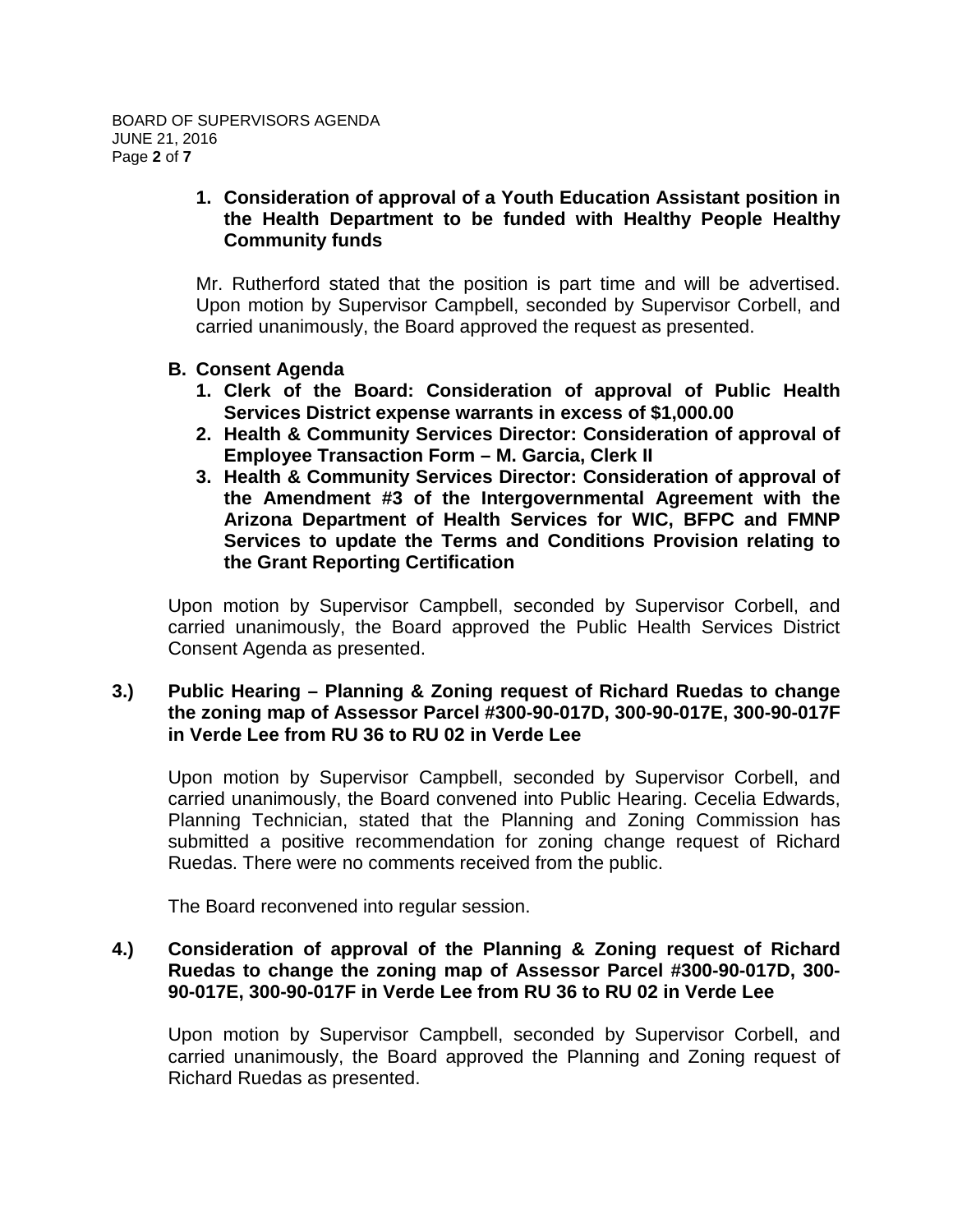BOARD OF SUPERVISORS AGENDA JUNE 21, 2016 Page **3** of **7**

#### **5.) Ấkos Kovach, Economic Development Coordinator A. Economic Development planning update**

Mr. Kovach presented a slide show showing several improvements/updates that have taken place beginning at Three Way area including the Airport, the Ranger Station and talked about different locations south including Duncan. The Board thanked him for his presentation and the information.

## **6.) Consideration of adoption of Resolution 16-06-01 regulating open burning in unincorporated areas of Greenlee County during declarations of Fire Emergency**

Ms. Gale presented the resolution regarding regulation of open burning in unincorporated areas of Greenlee County and recommended adoption due to extreme dry conditions. Upon motion by Supervisor Campbell, seconded by Supervisor Corbell, and carried unanimously, the Board adopted the resolution as presented.

# **RESOLUTION 16-06-01**

## **A RESOLUTION OF THE GREENLEE COUNTY BOARD OF SUPERVISORS REGULATING OPEN BURNING IN UNINCORPORATED AREAS OF GREENLEE COUNTY DURING DECLARATIONS OF FIRE EMERGENCIES.**

**WHEREAS**, Arizona Revised Statutes §26-311 authorizes the county board of supervisors to declare that an emergency exists and to impose all necessary regulations to preserve the peace and order in the unincorporated areas of the county; and

**WHEREAS**, Arizona Revised Statutes §26-307 authorizes counties to make, amend, and rescind orders, rules, and regulation necessary for emergency functions not inconsistent with orders, rules and regulations promulgated by the governor and to suspend any regulation or law in conflict with said county orders, rules and regulations; and

**WHEREAS**, Arizona Revised Statutes §49-501 prohibits open burning in unincorporated areas of the county with certain broad exceptions; and

**WHEREAS**, both Arizona Revised Statute §11-251.05 and §11-251(31) authorizes counties to adopt ordinances necessary or proper to carry out the duties, responsibilities, and functions of the county and to prescribe punishment by fine, imprisonment, or both, for the violation of the ordinance, not to exceed the maximum limitations established for a Class 1 misdemeanor; and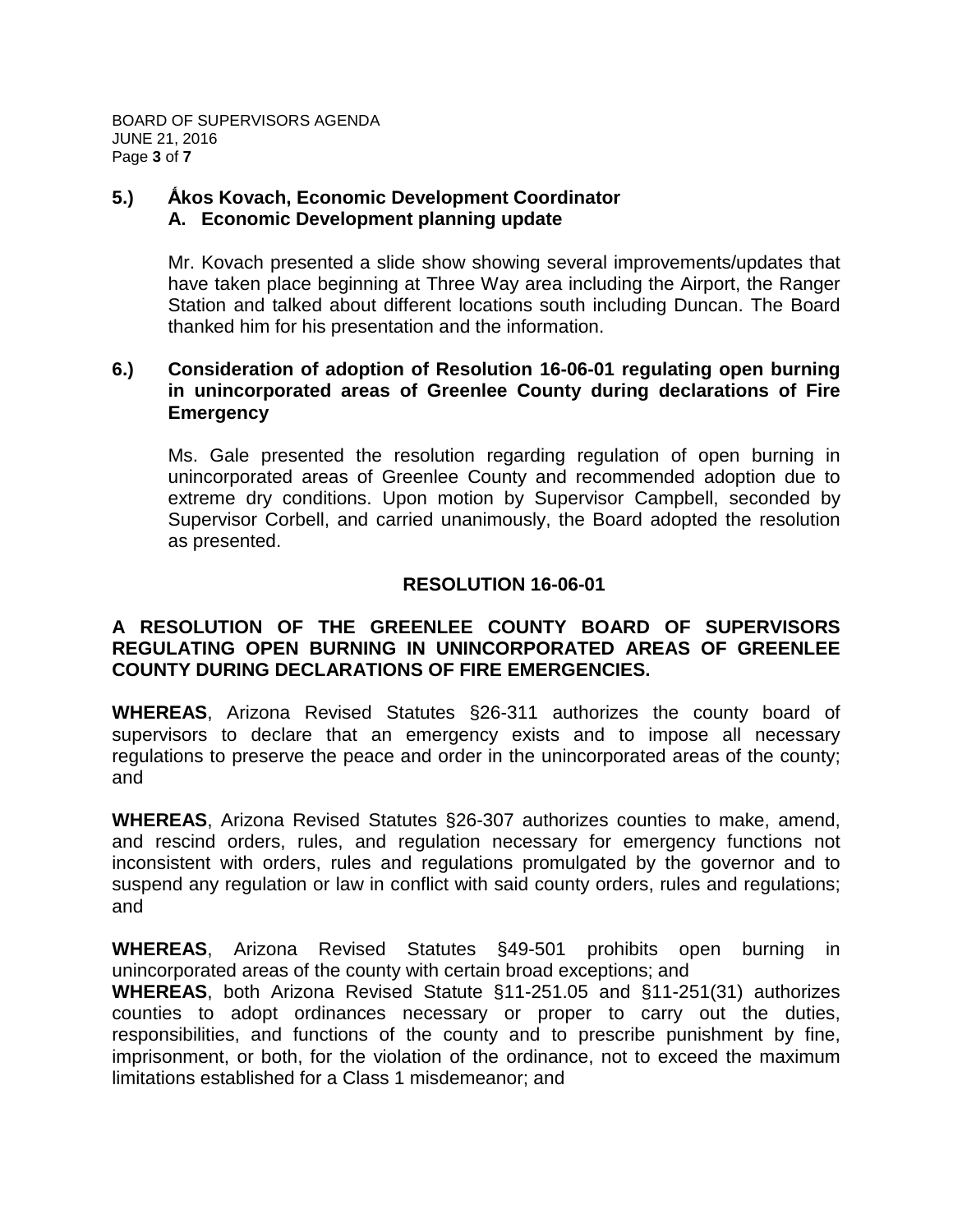BOARD OF SUPERVISORS AGENDA JUNE 21, 2016 Page **4** of **7**

**WHEREAS**, the Greenlee County Board of Supervisors is concerned about dry conditions, low humidity, increased winds, high temperatures, and the risk that manmade fires present to Greenlee County is great; and

**WHEREAS**, the United States Department of Agriculture and the United States Forest Service prohibit certain fires in areas designated by order; and

**WHEREAS**, the Greenlee County Emergency Management Director recommend that the Board of Supervisors take action to prohibit all open burning in the unincorporated areas of the county during times of extreme fire danger.

**NOW, THEREFORE, BE IT RESOLVED THAT**, the Greenlee County Board of Supervisors herby declares that an emergency exists for the preservation of the public peace, health and safety of the County of Greenlee and orders the expedited enactment of Emergency Fire Restrictions as outlined in the Greenlee County Outdoor Fire Ordinance and shall be effective immediately.

**PASSED AND ADOPTED** by the Greenlee County Board of Supervisors this 21<sup>st</sup> day of June, 2016.

/s/ David Gomez, Chairman

ATTEST: /s/ Yvonne Pearson, Clerk of the Board APPROVED AS TO FORM: /s/ Derek Rapier, County Attorney

**7.) Consideration of approval of the request by Freeport – McMoRan Morenci Operations for a public display of fireworks for the 4th of July Celebration which will be under the direction of the Morenci Fire Association**

Upon motion by Supervisor Campbell, seconded by Supervisor Corbell, and carried unanimously, the Board approved the request by Freeport-McMoRan Morenci for a public fireworks display on July 4, 2016.

## **8.) Yvonne Pearson, Elections Director**

**A. Consideration of cancellation of Precinct Committeemen Elections pursuant to Arizona Revised Statutes §16-410 and §16-822(B)**

In the absence of Ms. Pearson, Ms. Gale requested the cancellation of Precinct Committeemen Elections as permitted by law. Upon motion by Supervisor Campbell, seconded by Supervisor Corbell, and carried unanimously, the Board approved the requested as presented.

**B. Consideration of appointment of Democratic Precinct Committeemen pursuant to Arizona Revised Statutes §16-410 and §16-822(B): Precinct #3-Clifton 1 – John Akeson, Susan Breen, Marilyn Dooley, Walter**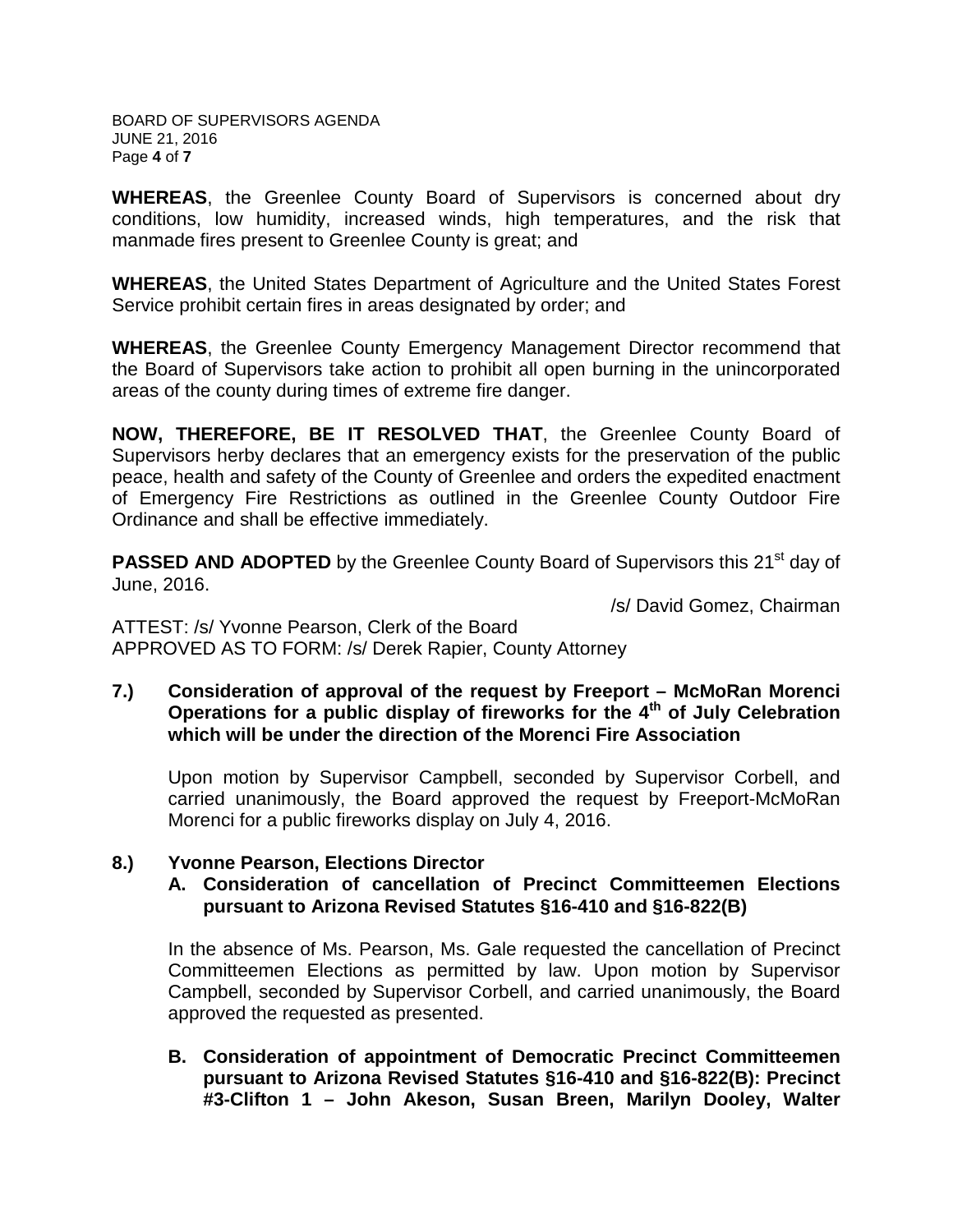#### **Mares; Precinct #4-Clifton 2 – Linda Durr, David Hiatt, Shirley Randall, Richard Ward; Precinct #7-York/Sheldon – Tom Powers**

Upon motion by Supervisor Campbell, seconded by Supervisor Corbell, and carried unanimously, the Board approved the appointment of Precinct Committeemen as presented.

#### **9.) Discussion/Action regarding the Arizona/New Mexico Coalition of Counties Joint Powers Agreement and Bylaws**

Mr. Rapier reviewed his presentation regarding this issue and stated that his review was done at the request of the Board of Supervisors. He stated that the new agreement and bylaws are improved but that there are still concerns regarding minutes, notice of meetings, tax exemption status, outdated list of members in the new documents, partners doing or not doing what they are supposed to do, and breach of attorney/client privileged information. Supervisor Corbell stated that he would like to find out what other counties are doing and that the Greenlee County Cattle Growers want the County to become a member of the Coalition again, but he cannot approve something that could make the County liable and that he stands by his previous decision to not be a member. The Board thanked Mr. Rapier for the information.

## **10.) Discussion/Action regarding the Franchise for the Loma Linda Water Company**

Mr. Rapier explained that The Loma Linda Water Company has been purchased by Gonzales LLC. Gonzales LLC has made application to the Arizona Corporation Commission and has a hearing on August 4, 2016 to determine approval of the transfer. Gonzales LLC will then have to provide a notice to all water system users with information on how and where to make comments. Supervisor Gomez stated that he is planning a Loma Linda Water user meeting regarding the water service. The Board will give direction at a future meeting after more information is received.

#### **11.) Kay Gale, County Administrator A. County & State budget and legislative issues**

These issues will be discussed later during the budget work session.

## **B. Calendar of Events**

The Calendar of Events was reviewed.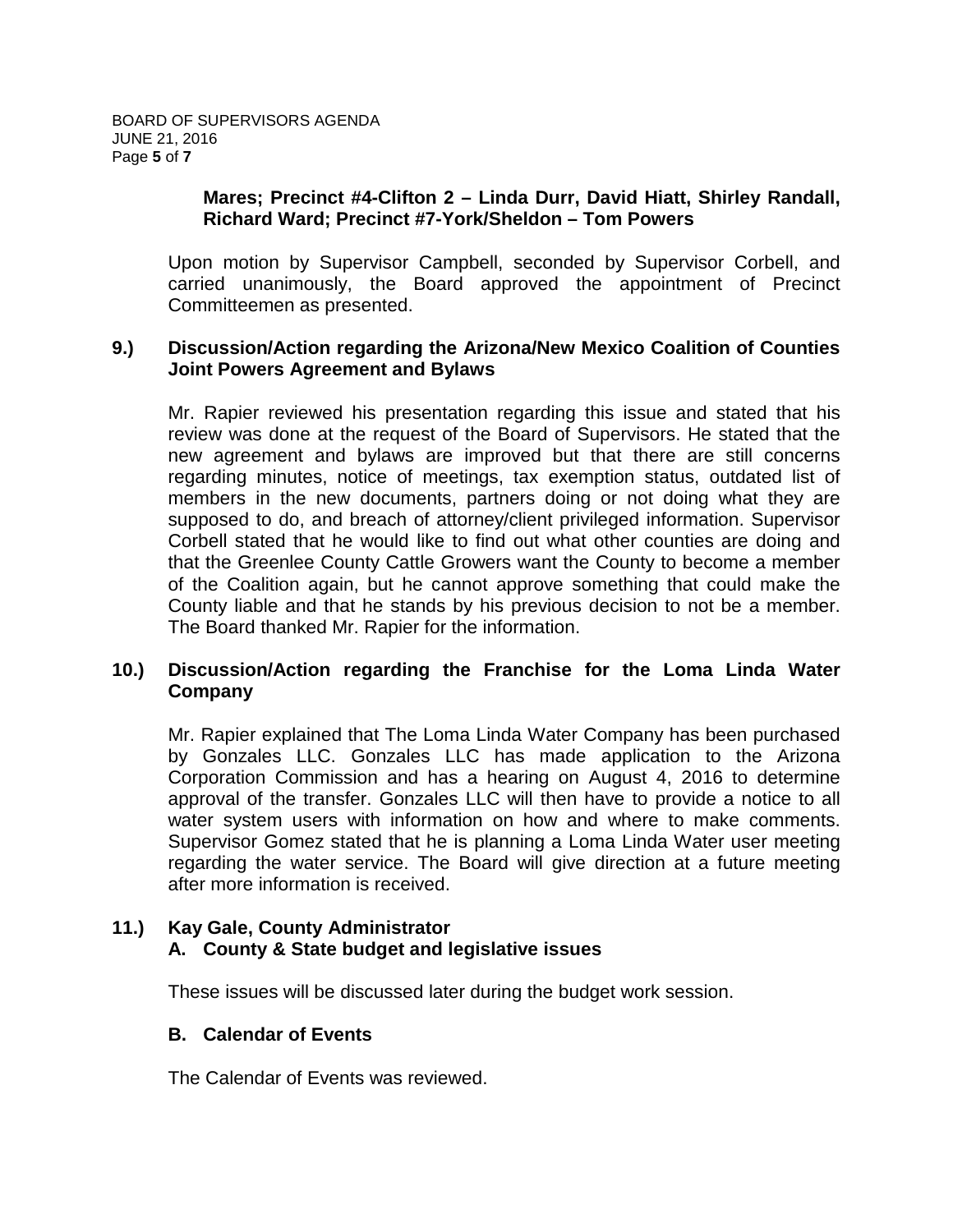- **12.) Consent Agenda**
	- **A. Clerk of the Board: Consideration of approval of minutes to previous meetings: 05/20/2016; 06/07/2016**
	- **B. Clerk of the Board: Consideration of approval of expense warrants in excess of the \$1,000.00 – Voucher 1102; 1103; 1104**
	- **C. Chief Finance Officer: Consideration of approval of General Fund loans in the amount of \$545.49 to be reimbursed upon receipt of funds: Fund 146 - \$362.18; Fund 159 - \$71.47; Fund 237 - \$111.84**
	- **D. County Sheriff: Consideration of approval of Employee Transaction Form: V. Moreno, Detention Officer; D. Rodriguez, Detention Officer**
	- **E. Elections Director: Consideration of approval of the Election Services Agreement with Election Systems & Software (ES&S) for a three year term for discounted election services**
	- **F. Emergency Management Coordinator: Consideration of approval of the fiscal year 2016/17 Radio Service Maintenance Agreement with Motorola in the amount of \$43,154.76 to be paid with budgeted Emergency Management Performance grant funds**
	- **G. County Sheriff: Consideration of approval of the Arizona Criminal Justice Commission Drug, Gang, and Violent Crime Control Grant for fiscal year 2016/17 for the Sheriff's Department to be used to pay for deputies overtime in an amount of \$30,400 requiring matching funds in the amount of \$7,600 to be paid with budgeted General Funds**

Upon motion by Supervisor Campbell, seconded by Supervisor Corbell, and carried unanimously, the Board approved the Consent Agenda as presented.

## **13.) Supervisor Reports**

#### **Supervisor Robert Corbell A. Gila Watershed Partnership meeting**

Supervisor Corbell attended this meeting where local water issues were discussed including the agreement on water usage at Kansas Settlement.

#### **14.) Work Session – Fiscal Year 2017 Budget**

Ms. Gale opened budget discussion and had Pat Sexton, Undersheriff, present his request for the purchase of rifles for the Sheriff Deputies. He discussed the need to replace several rifles. Supervisor Gomez and Supervisor Campbell expressed that they would agree to the purchase of 20 rifles in place of the purchase of a vehicle. Supervisor Corbell stated that he feels that they should only purchase 10 rifles now and then maybe more the following year.